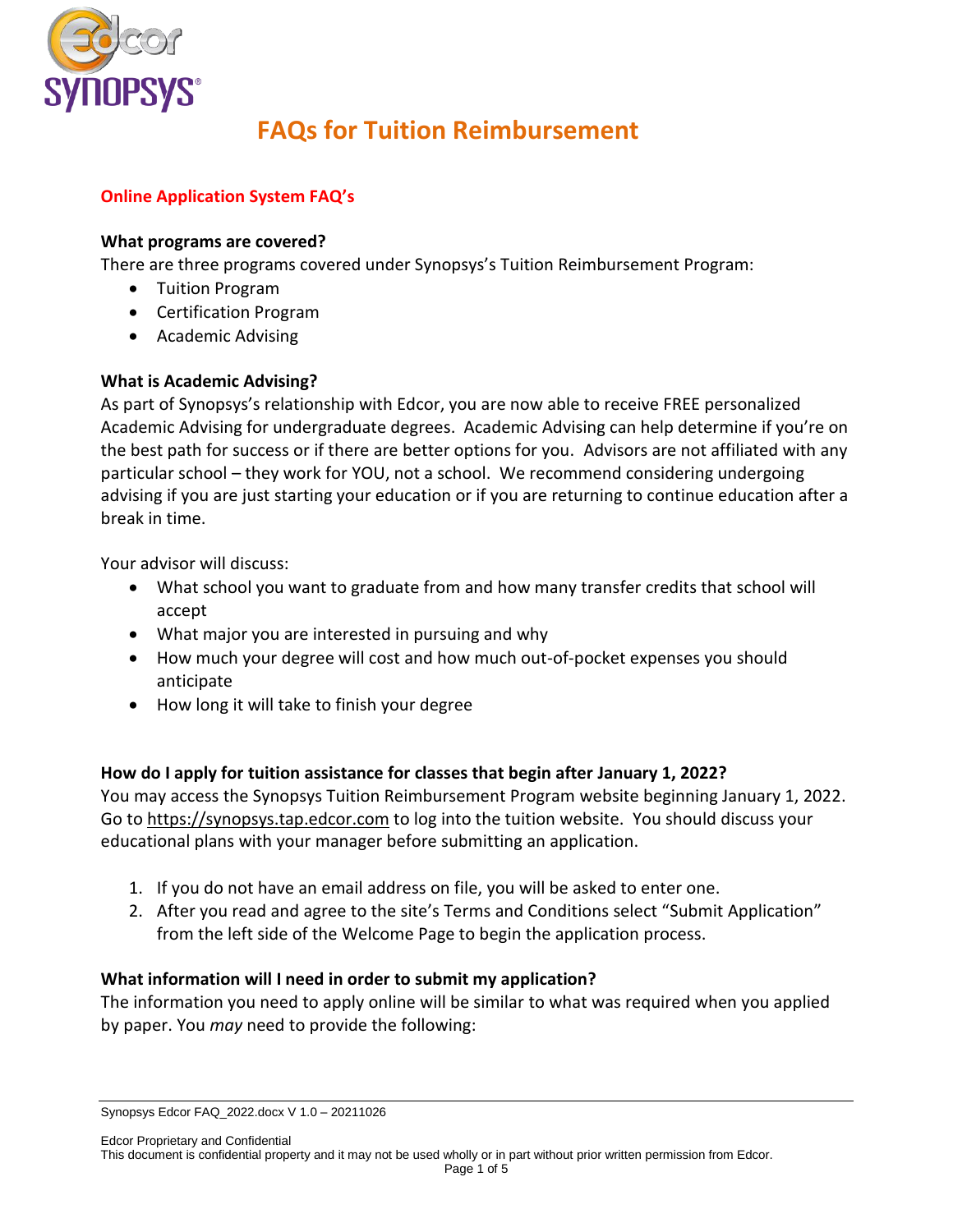

- o Student Identifier (Student ID)
- o Degree type (if applicable)
- o Major field of study
- o School name and address
- o Term start and end date
- o Course number
- o Course name
- o Course credit hours
- o Course tuition amount
- o Course related fee amount
- o

## **Is there a deadline for submission of my application?**

Yes. Applications must be received no sooner than 120 days before and no later than 30 days after the start of the term. Failure to submit your application within this timeframe will result in the rejection of your application.

## **Can I apply for more than one class at a time?**

You are able to enter up to four (4) courses on an application for each term. If you are taking more than four courses in a term, you must submit another application. Applications should be entered for courses taken each term, not for an entire year.

## **How will I know when my application is approved?**

When you submit your online application, your manager will be sent an email informing him/her that a request for pre-approval of tuition assistance has been submitted. This email prompts your manager to access the online system and approve or deny your request for tuition assistance approval. You will be notified of your manager's decision by email. Edcor will perform a final check on the application to ensure it meets Synopsys's policy guidelines and will send a final approval email to you.

## **Can I track the status of my application?**

Yes. Throug[h www.trackmystatus.com,](http://www.trackmystatus.com/) you can track the status of your application. To access the site, you will need the 16-digit tracking number assigned to your application. If you need additional assistance, you can call 1-833-363-1397 to speak with an Edcor representative.

## **Do I still need to submit grades once the class is complete?**

Yes. You must submit your grade(s)/transcript and an itemized receipt by using payment the request/grade submission form from Edcor's website as the cover sheet. Your cover sheet can be found in two areas on the tuition website:

- From the Home page under the "Actions Needed" tab, click on the appropriate 16-digit Tracking Number link, or
- From Application Status page, you can select to "View" the application or use the "Request Payment" quick link icon.
- If you need help, select "Need Help?"

Synopsys Edcor FAQ\_2022.docx V 1.0 – 20211026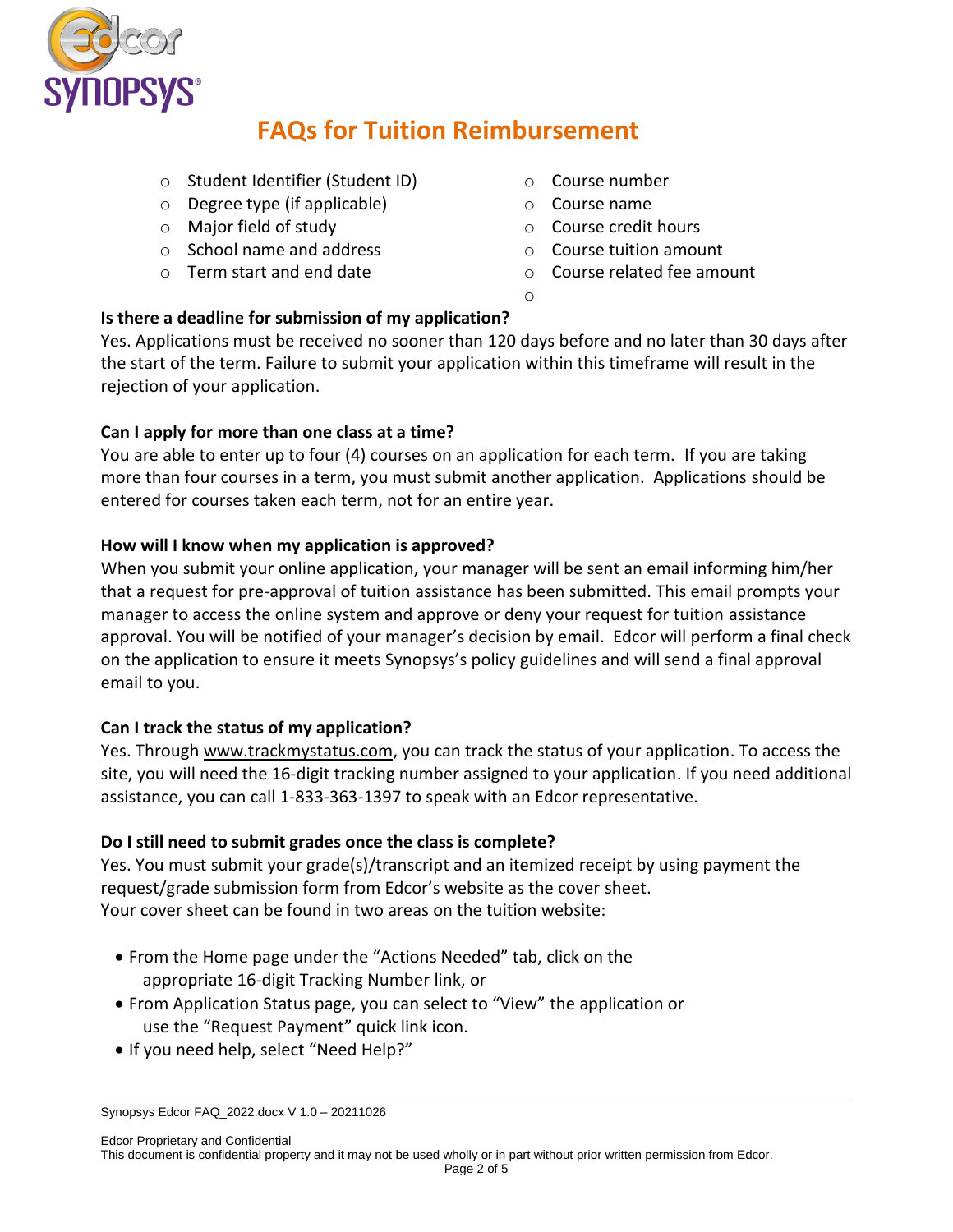

Grades and receipts should indicate the student's name and either appear on school letterhead or from a screenshot/printout clearly listing the school's URL. We suggest uploading these documents directly through the tuition website or, alternatively, these documents can be faxed to Edcor at 1-248-283-8723, using the cover sheet generated on the website.

## **How do I know you received my documents/fax?**

You can verify receipt within 24 hours by accessing the tuition website or by going to [www.trackmystatus.com](http://www.trackmystatus.com/) using the 16-digit tracking number assigned to the application.

#### **How do I minimize the chance of rejected documentation?**

Follow a few simple suggestions regarding document submission:

<sup>o</sup> **If faxing, be sure to use the proper payment request/grade submission form as the fax cover sheet**

(Our system uses this cover sheet to route your documents)

- <sup>o</sup> **Upload/fax all documentation in one package, piece mail is not accepted** (We look at your payment request as one claim using the bundle of paperwork provided)
- <sup>o</sup> **Upload/fax clean copies of materials** (Do not write on documents. Illegible documents cannot be processed)
- <sup>o</sup> **Upload/fax documents in portrait (8.5" wide x 11" long) format**

## **Is there a deadline for submission of my payment request?**

Yes. All requests and appropriate documentation must be submitted within 60 days after the course has ended for your request to be considered for reimbursement. Visit the tuition website or [www.trackmystatus.com](http://www.trackmystatus.com/) anytime to check the status of your tuition reimbursement request.

## **How do I know if my school is accredited?**

#### **Tuition Program:**

Accreditation is a status granted to educational institutions found to either meet or exceed academic quality standards established by an accrediting agency through an assessment process. In accordance with the Tuition Reimbursement Program Policy, all courses must be taken at a regionally or nationally accredited educational institution. Schools listed on the Tuition Assistance Website have been determined by the Department of Education to be accredited. If your school is not listed, or if you have questions about accreditation, contact your school directly or call Edcor at 1-833-363-1397.

Synopsys Edcor FAQ\_2022.docx V 1.0 – 20211026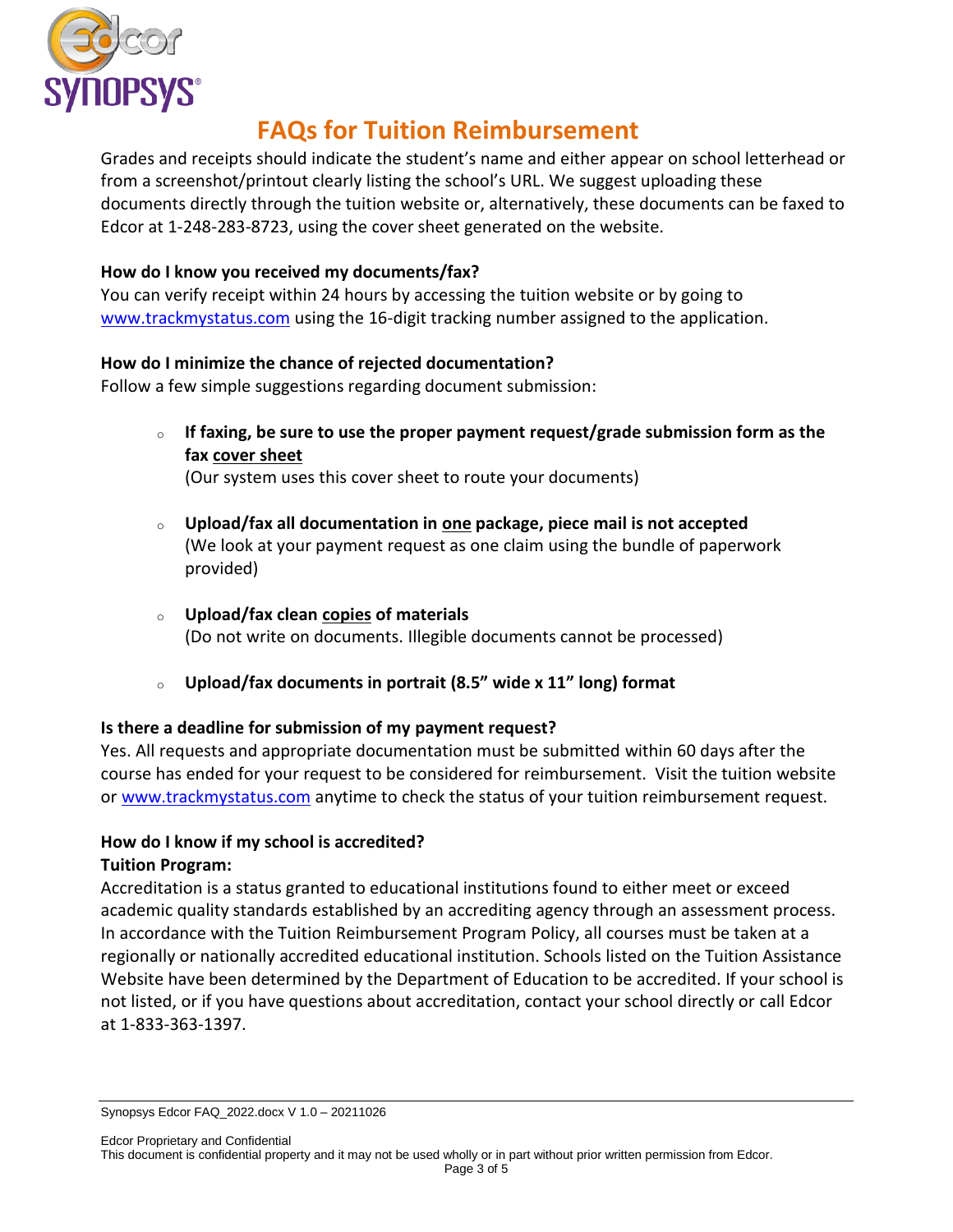

#### **Certification Program:**

Approved certifications and certifying bodies have been loaded into the Tuition Reimbursement Program website. If you do not see your certification or certifying body listed, please reach out to Edcor for assistance. Edcor will escalate your request and a determination will be made by Synopsys Corporate on whether or not the addition is approved.

#### **What expenses are and are not covered?**

Synopsys will cover the following expenses; no other fees will be paid:

#### **Tuition Program:**

- All fees required for the course
- Lab fees
- Material fees
- Registration fees
- Required software
- Books, taxes and shipping/handling

#### **Certification Program:**

- All fees required for the course
- Materials related to the certification
- Prep courses
- Registration fees
- Recertification fees
- Books, taxes and shipping/handling

Duplicate tuition costs for classes that are repeated and have, at any time, been reimbursed under the program are not reimbursable**.** 

#### **What am I required to do after I complete a course?**

Required documentation may include, but is not limited to, itemized invoices, grade reports/proof of successful completion, etc. All required documentation will need to be submitted by upload via the website or by fax along with your payment request/grade submission form as a cover sheet, to 1-248-283-8723. Faxed documentation received without the proper cover sheet or without the cover sheet as the top/first document received, will not be processed. You can obtain the payment request/grade submission cover sheet on the Tuition Assistance website at https://synopsys.tap.edcor.com.

#### **Will Synopsys still accept paper applications?**

No. Paper applications will not be accepted or processed after 1/1/2021. You must submit your application online through https://synopsys.tap.edcor.com.

Synopsys Edcor FAQ\_2022.docx V 1.0 – 20211026